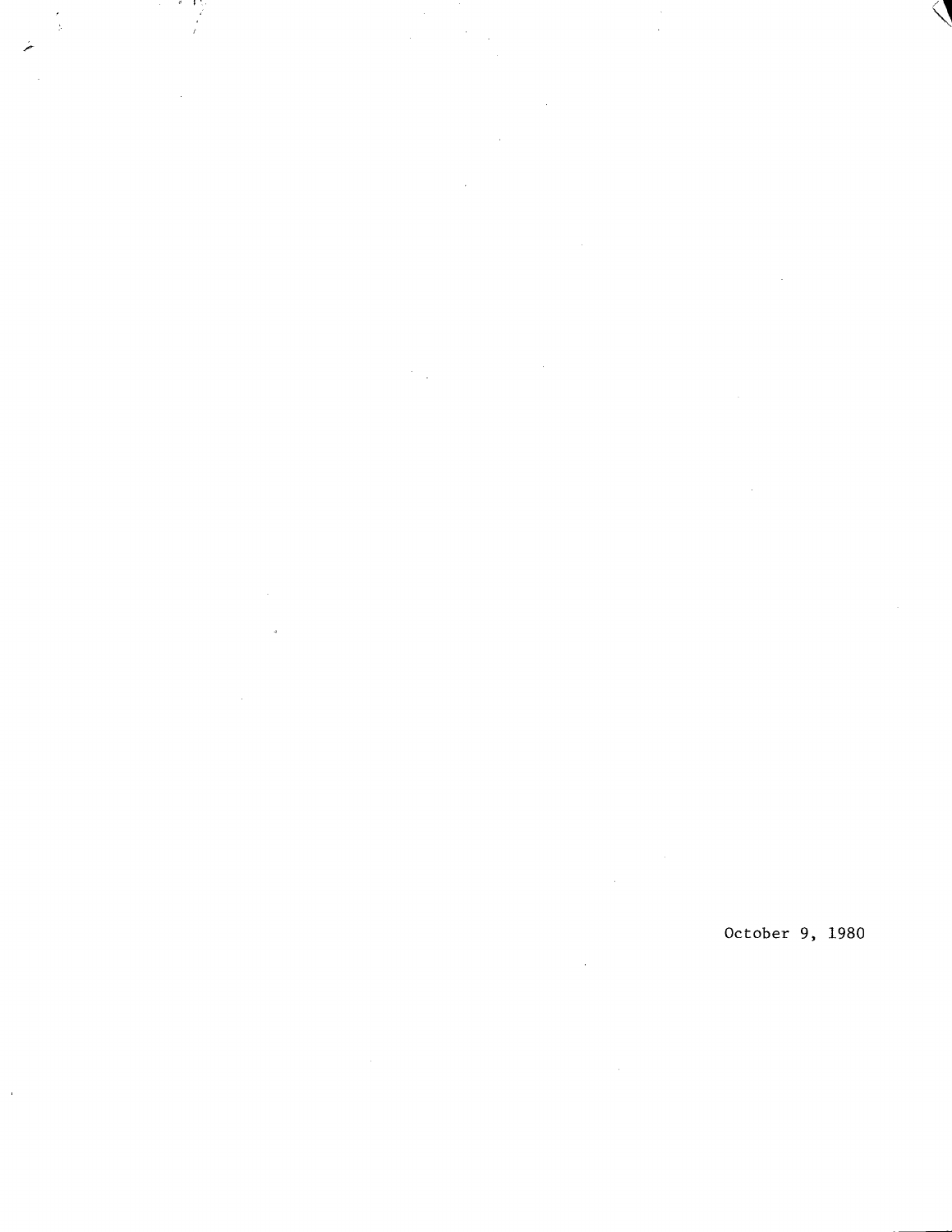The Minutes of the 63rd Meeting of the Executive Committee of Science Faculty Council held on Thursday, October 9,1980 at 2:40 p.m. in room 250 Allen Building.

trueles

 $\mathcal{L}$ 

Members Present: C. C. Bigelow, Chairman; Professors P. K. Isaac, N. E. Losey, W. D. Hoskins, J. Charlton, R. C. Woods, T. C. Berry, P. Loewen, D. Punter; Mr. C. Stewart; S. Catt, Secretary. Regrets: Professor J. W. Stewart Visitors: D. Derenchuk, V. Taylor

 $1$  . The Minutes of the 62nd meeting of May 26,1980 were approved as circulated.  $2.1$ Matters Arising:

(a) Professor Losey spoke to the Interim Report of the ad hoc committee to consider the question of a proposed B.C.Sc. degree and other matters affecting the Computer Science Department. The Committee had met with Professor N. Doyle, Chairman of the Computer Science Curriculum Committee and had produced an interim report and wished to receive views of other members of the Faculty on it. The Chairman said the Dean's Office would circulate the interim report to department heads for comments from faculty members, and the Senior Stick has a copy to make available to students to read.

Professor Losey noted the interim report recommended a change in the entrance requirements to the Faculty and there followed a good deal of discussion on this. A motion was made but after discussion was not voted on and instead it was decided that a Notice of Motion would be introduced. in Faculty Council, but this would not be a motion of the Executive Committee, but rather of an individual member.

Professor Woods referred to the second paragraph of page two of the interim report regarding mathematical and statistical content of Computer Science courses. Professor Losey reminded the meeting that the report is an interim one, and that the committee is in contact with the Chairman of the Computer Science Curriculum Committee. She assumed the final report would be somewhat more detailed in its comments on this matter. The committee did not feel it could give detailed instructions to Computer Science and had restricted itself to more general comments. Professor Woods wanted assurance that the committee would stay in existence long enough to look at the Computer Science Curriculum Committee's report and make comments if it sees fit. The Chairman said the committee is a committee of the Dean's, and that the answer to Professor Woods' question was yes.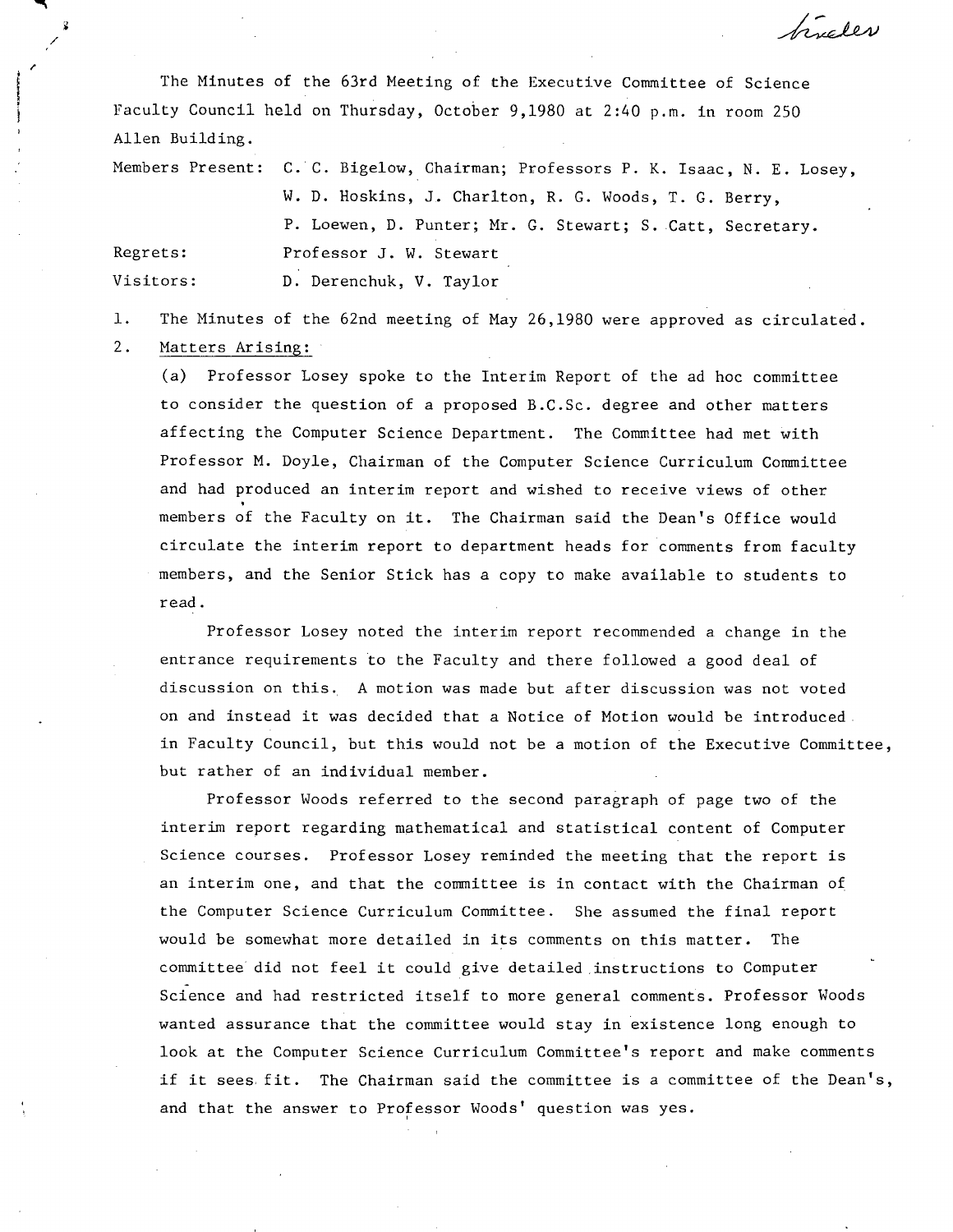Further discussion of the interim report centered around the question of narrowness of the Computer Science Honours program; a member asked if the faculty should regulate the breadth of honours programs, the Chairman responded that it was not this committee that should do so.

### 3. Proposed Course Changes

**14** 

Professor Losey outlined the work already done on the faculty's course change proposals, including the committees which had already considered them and the work done in the Dean's Office in checking for overlap, etc. She then took the Committee through the departmental proposals; each of which were discussed in some detail. Motions were made, seconded and carried to approve each department's submissions. Professor Losey outlined an additional change requested by the Zoology Department which was not included in its submission, that involved a change in the title for course 22.360 from "Advanced Invertebrate Zoology" to "Advanced Experimental Invertebrate Zoology" and with this addition the faculty course change proposals were approved. These will now go forward to Faculty Council for information.

# 4. Report from Student Standing Committee: Regulations Review

## (a) Continuation in the Four-Year Major

Professor Losey outlined the modifications requested by the Student Standing Committee concerning hours at which students should be assessed for continuation in the program, and number of failed hours allowed. It was moved by Professor Losey (Isaac) that the proposed changes be approved. CARRIED.

Transfer and Assessment of Mature Students  $(b)$ 

Professor Losey outlined the proposed changes by which Mature Students transferring in from other institutions would have their grades considered in a manual calculation of progress towards achieving Regular Student status. It was moved by Professor Losey (Hoskins) that the proposed changes be approved. CARRIED.

Entry to Honours Computer Science

The proposed change in entrance requirements formed part of Computer Science's course change proposals, and it was approved under 3. above.

## 5. Local Disciplinary Committee Structure

The Chairman told the Committee that the Science Local Disciplinary Committee would probably have to be called together in the near future, and that the Chairman of it had brought two suggestions to the Executive concerning structure and quorum.

-2-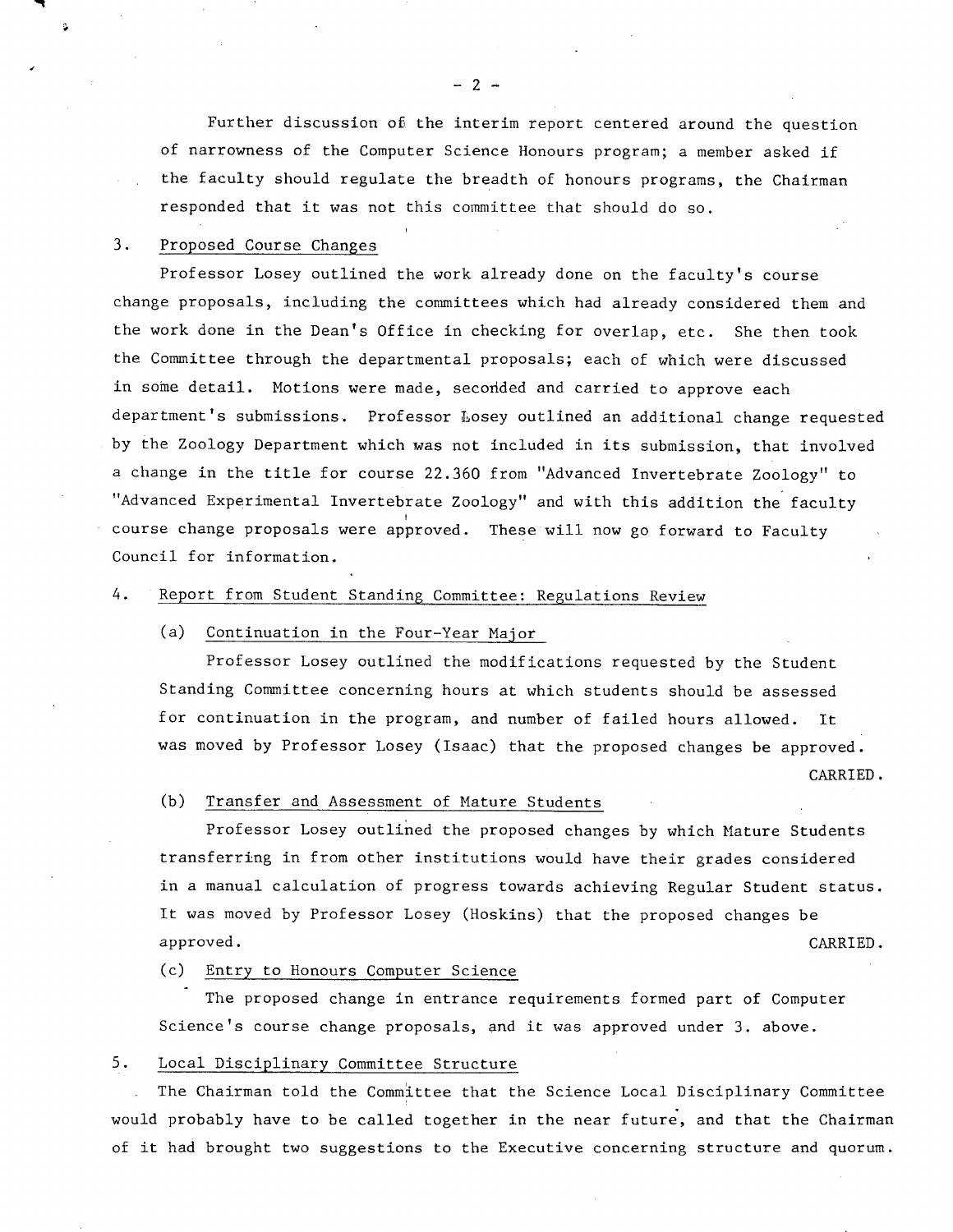It was agreed that Dean Bigelow and Professor Robinson would meet and prepare a recommendation for Faculty Council.

Report from Computer Science on the Status of the Honours Program

Professor Losey advised that this report has been carefully studied by the ad hoc committee on the proposed B.C.Sc. degree which had pointed out some errors to the Chairman of the Computer Science Curriculum Committee. The report is still under study. Dr. Stanton had asked for comments on the report. A suggestion was made that the Executive Committee indicate recognition of the work done by Computer Science and that a letter might be sent to Dr. Stanton thanking him for his attention to the matter and looking forward to further progress.

There being no other business the meeting adjourned at 4.35 p.m.

 $\frac{1}{2}$  -3 -